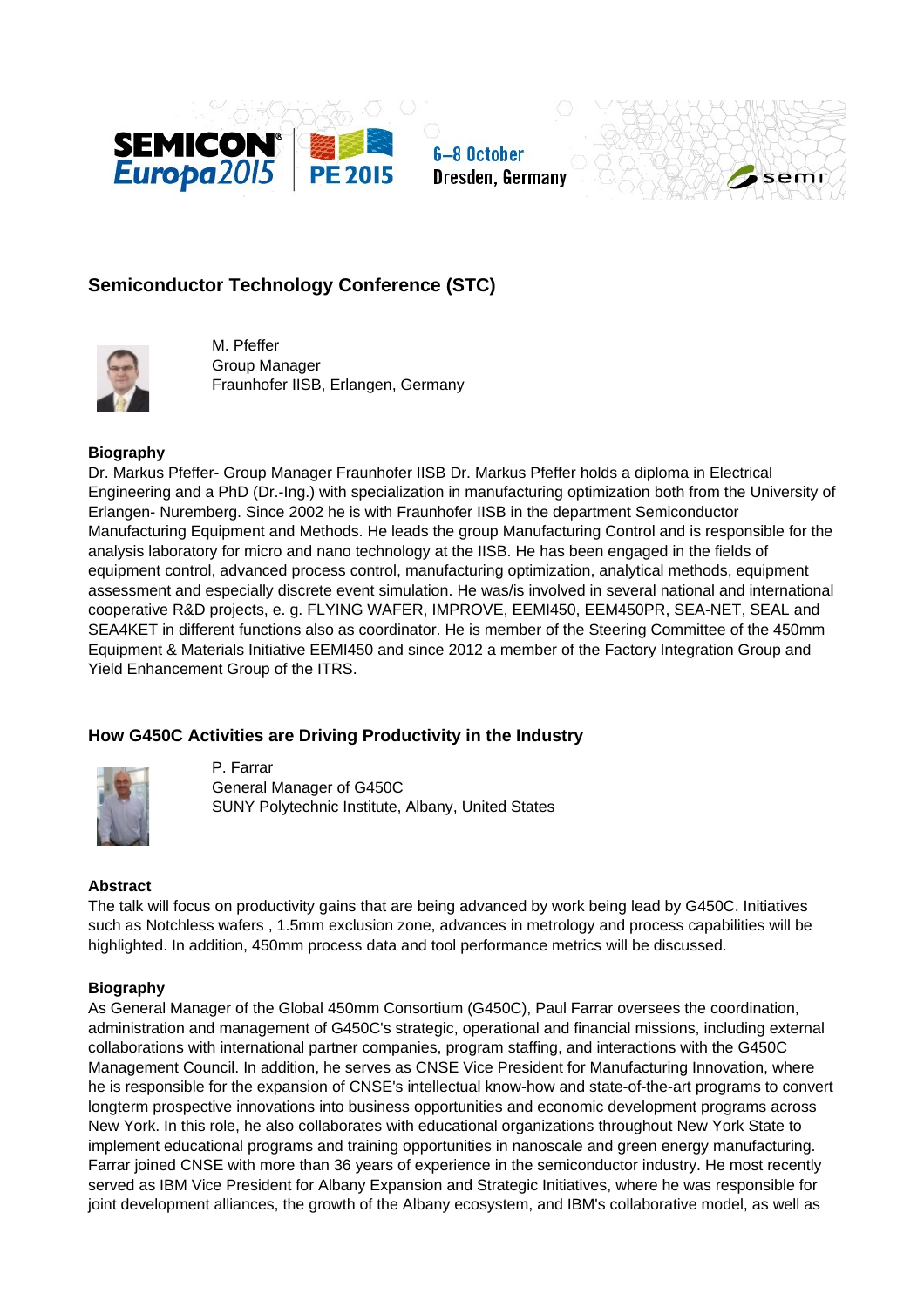management of the capital budget for the Microelectronics Division.

During Farrar's tenure at IBM, he managed 700 IBM and partner research and development engineers and scientists, and as Vice President for Semiconductor Process Development, was responsible for unit process, lithography and characterization. Additionally, he held numerous positions in manufacturing and development, led IBM's semiconductor fab in Burlington, Vermont, managed IBM's SRAM and DRAM businesses, spent seven years in process development, and negotiated numerous strategic alliances with semiconductor equipment manufacturers and IDMs.

Farrar received a bachelor's degree and a master's degree in Materials Engineering from Rensselaer Polytechnic Institute.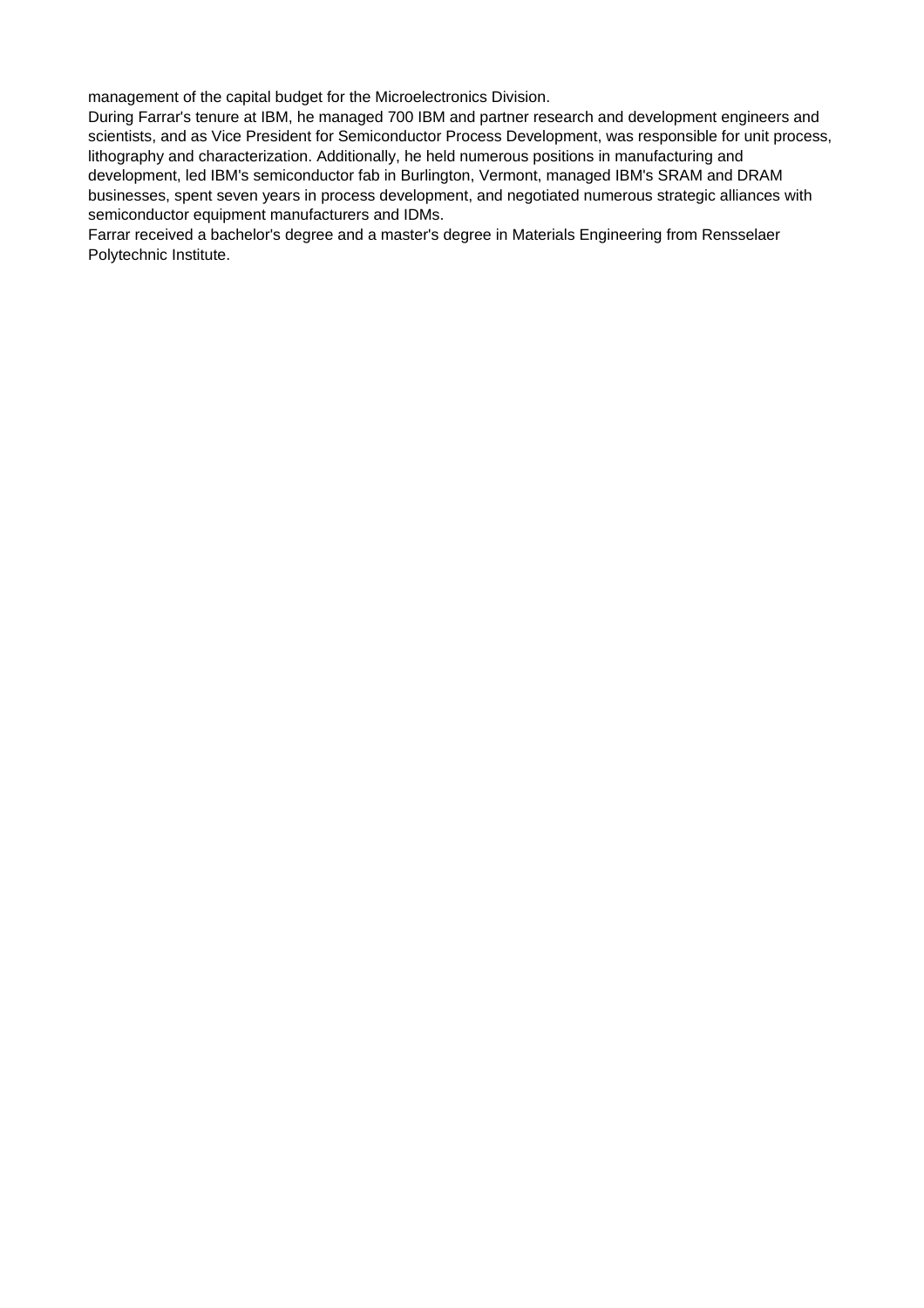# **Where Might Future Semiconductor Productivity Enhancements Come From?**



M. Liehr Executive VP for Innovation & Technology SUNY Polytechnic Institute, Albany, United States

#### **Abstract**

The nanoelectronics industry has enjoyed decades of productivity gains driven by lithographic scaling. However, scaling slowed due to delays in the introduction of extreme ultraviolet (EUV). However, to maintain the pace of die-level cost reduction, a different set of approaches are needed in addition to using EUV.

The advantages of time to market of any productivity enhancement require a model that assures rapid transfer of novel concepts from a lab environment to the fab. Improvements in time to market in the CNSE model will be described. The significant investments required for the development of future scaled technology favor a collaborative government-industry co-investment model. Recent additions to the SUNY Poly technology portfolio will also be discussed.

Specific productivity enhancement for future semiconductor technologies will be elaborated: the performance of the first generation of EUV production scanners, system-level improvements incorporating photonic components and new device materials.

#### **Biography**

As CNSE Executive Vice President of Innovation and Technology, Michael Liehr focuses on the creation of new business opportunities and manages integrated industry-university consortia and public-private partnerships. He is also responsible for the effective and efficient operation of the CNSE core strategic CMOS and SiC power semiconductor and packaging partnership engagements, including the IBM, GLOBALFOUNDRIES, General Electric, SEMATECH, AMAT, TEL, and LAM partnerships.

Prior to this assignment, he led the Global 450mm Consortium through the start-up phase as the General Manager. Dr. Liehr is further the Vice President for Research at the College of Nanoscale Science and Engineering in Albany, NY. In this role, he leads the State University of New York's Network of Excellence in Materials and Manufacturing. Prior to joining CNSE, Dr. Liehr served as an IBM executive responsible for Worldwide Semiconductor Manufacturing Strategic Production Alliances for leading-edge semiconductor products.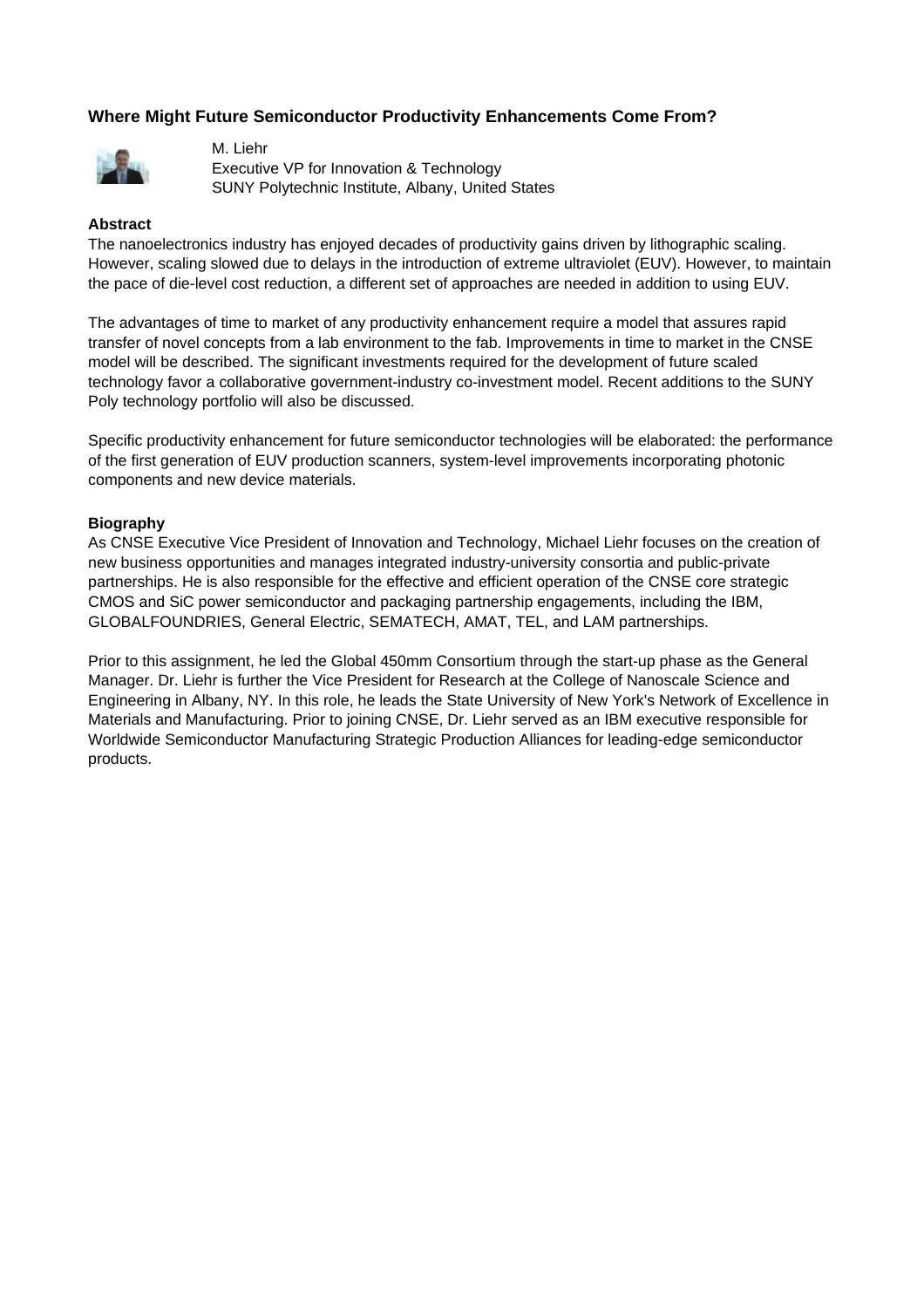# **EU Industrial Electronic Strategy - Where do we stand?**



W. van Puymbroeck Head of Unit A4 Components European Commission, Brussels, Belgium

## **Abstract** T B A

## **Biography**

Willy holds a Ph.D in physics from the Universitaire Instelling Antwerpen. He joined the European Commission in the late 80's and throughout his twenty-five year career he has been responsible for research initiatives under different European Framework Programmes. He is the author of several articles in the domain of physics, information technology and integrated manufacturing. Since mid-2011 he is Head of Unit in DG INFSO Nanoelectronics. His responsibilities include Horizon 2020 preparation and stakeholder engagement in the field of electronic components, and the technical, scientific, financial and administrative monitoring of projects.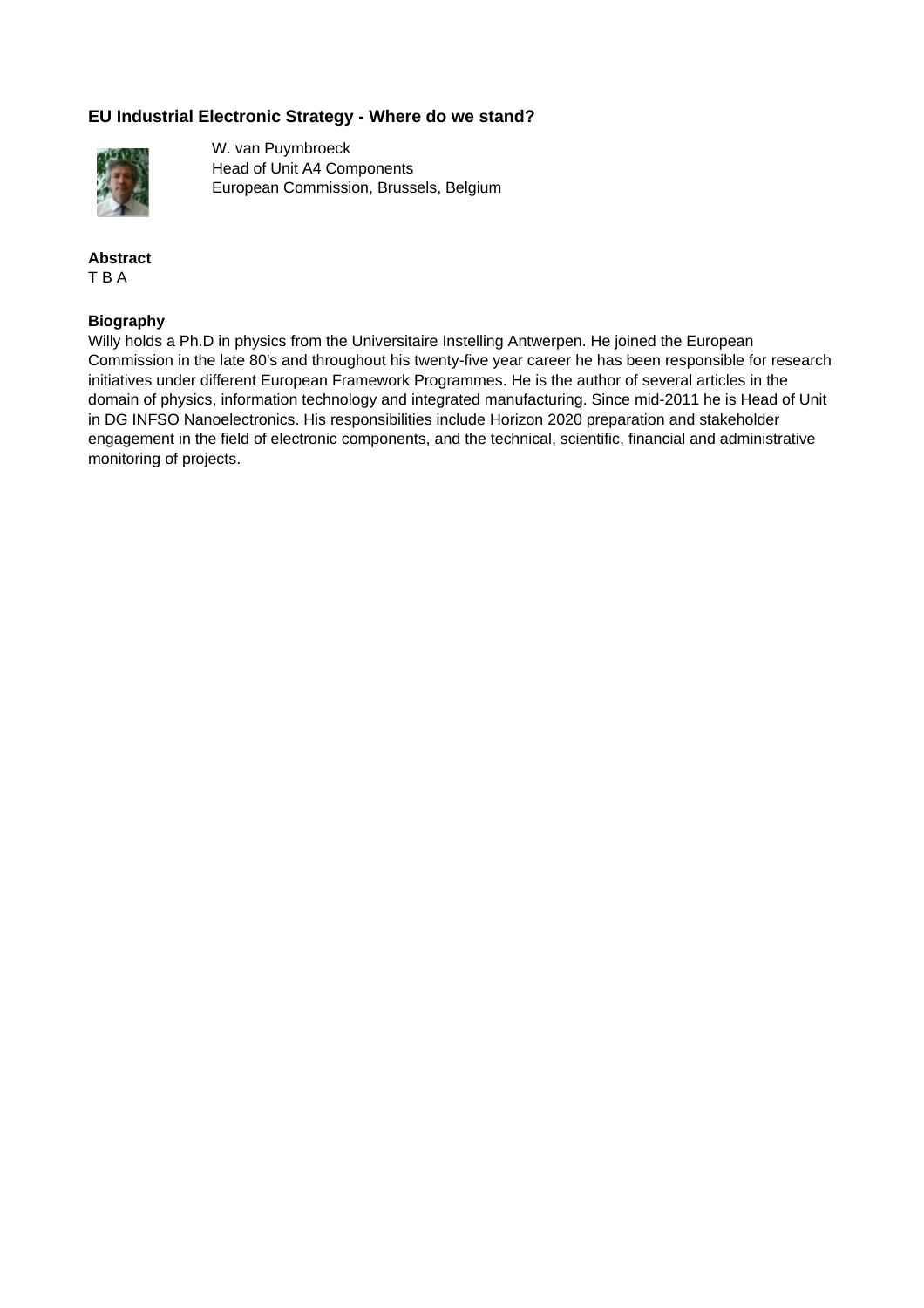

B. Capraro Research Manager, Silicon Technology Intel Ireland Ltd, F24 Research, Leixlip, Ireland

# **Biography**

Bernie received a Masters Degree in Engineering (MEng) from Newcastle upon Tyne Polytechnic (with Distinction) and has been working at Intel for the past 18 years holding various Engineering and Management roles across the wafer fabrication facilities. Bernie is currently responsible for all silicon nanotechnology research involving Intel Ireland, helping to deliver potential solutions to Corporate Intel for materials, devices, equipment and processing techniques required for the future technology nodes in collaboration with Research Centres, Academia and Industry across Ireland and Europe. Bernie's semiconductor career spans 28 years, with other Process and Equipment Engineering positions held at Telefunken GmbH (Ge), Nortel/Bell Northern Research (UK/Canada), Applied Materials (UK) and Newport Wafer Fab (UK).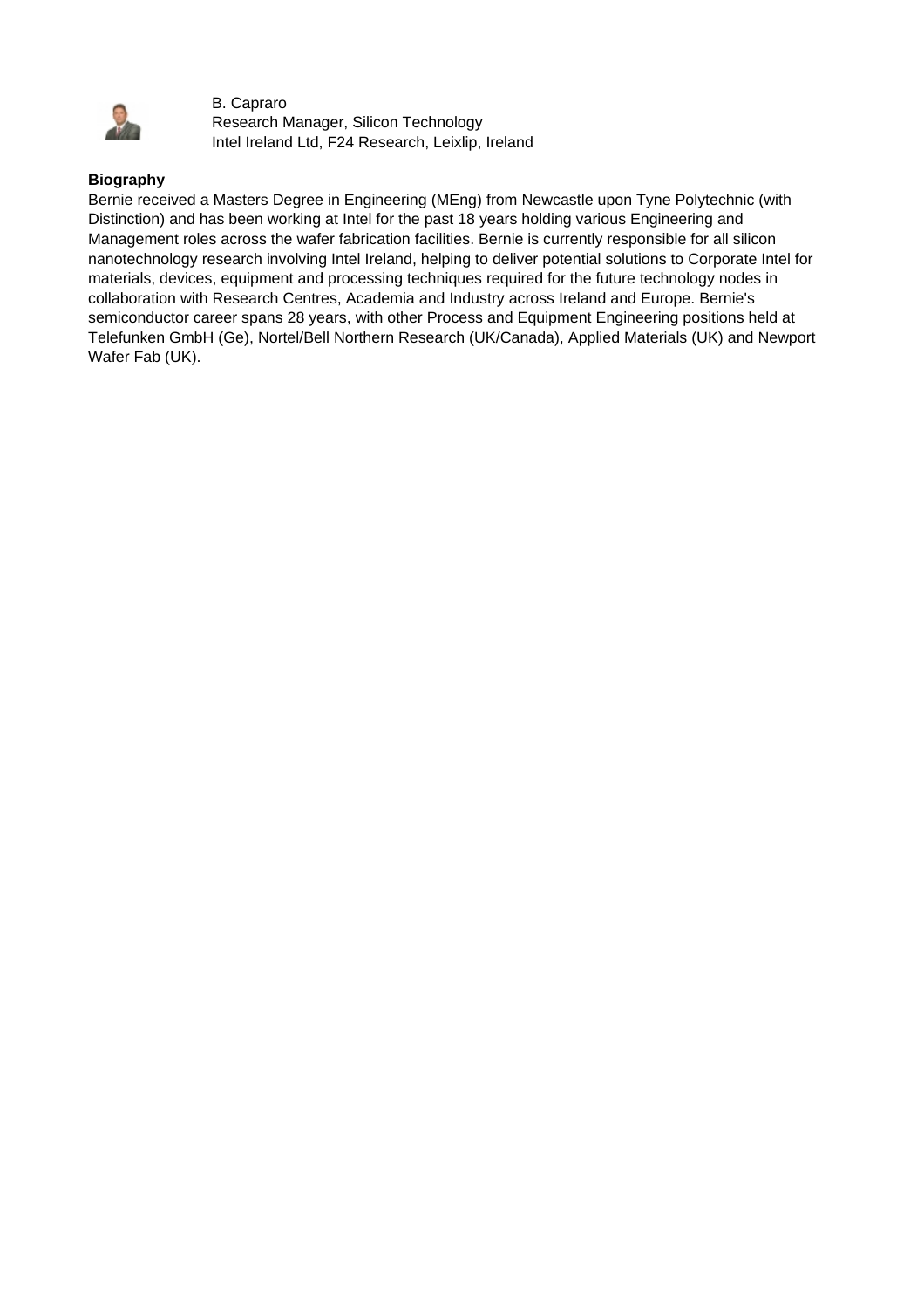# **Lithography roadmap to enable cost effective shrink for future technology nodes**



P. Jenkins Vice President Marketing ASML, Veldhoven, Netherlands

## **Abstract**

Lithography has been a key enabler of Moore's law through continued progression to shorter wavelengths, higher NA optics and increased productivity.

This presentation will address ASML roadmap for continued productivity scaling, HVM introduction status of the next wavelength, 13.5nm EUV, together with the opportunity for extension to higher NA, and resulting outlook for continued scaling of cost/function per Moore's law.

#### **Biography**

Peter Jenkins joined ASML in 1991 where he has held various product and commercial management positions including international assignments to South Korea in 1996 and Hong Kong in 1999. Mr. Jenkins returned to The Netherlands as Vice President of Marketing in 2005.

Prior to joining ASML, Mr. Jenkins gained extensive experience in Lithography and Semiconductor processing at LSI Logic and Plessey Research in the United Kingdom. Peter studied BSc Economics at Bath University, England.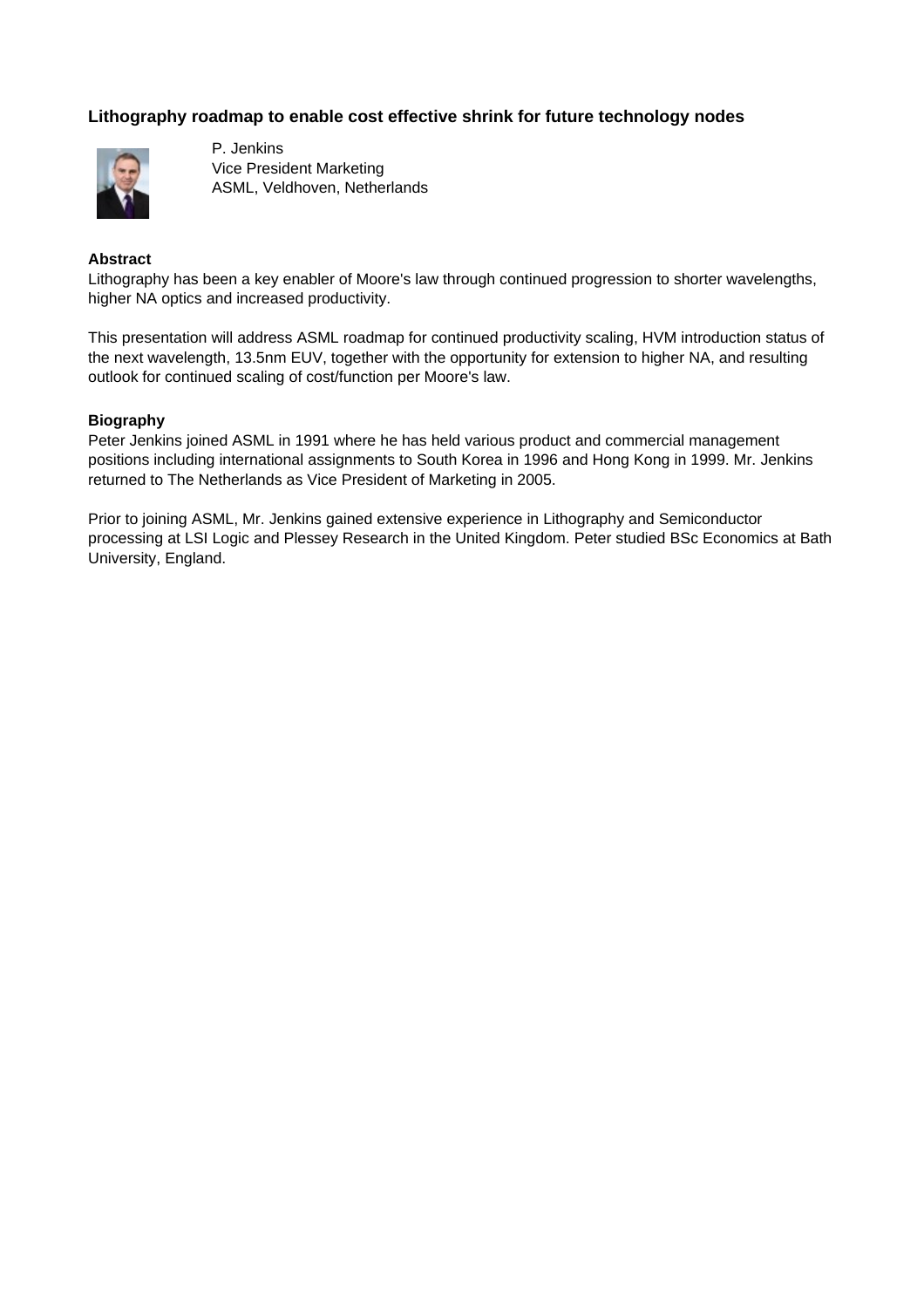## **450mm plasma etch module**



M. Cooke CTO - OIPT Oxford Instruments, Plasma Technology, Bristol, United Kingdom

#### **Abstract**

Plasma etching is one technique that offers direct productivity increase by scaling to a larger wafer size. We describe the development of a plasma etch module for 450mm wafers, within the ENIAC project EEM450PR.

The requirement for uniform processing over a larger area triggered two significant changes in approach. At 300mm, a static table was used, with a wafer loading slot above the table. This chamber asymmetry was noticeable at 300mm, but acceptable. At 450mm, it could no longer be tolerated and forced a change to a vertically movable table, so that the wafer loading chamber opening was below the table during processing. Secondly, a tubular ICP plasma source was used at 300mm. The skin depth for power coupling into this plasma is of order 50 - 100mm, so that power is principally coupled into an annulus around the chamber edge. At 450 mm, this tended to starve the centre of the wafer of active species to drive etching, so the induction coupling geometry was changed to a planar form. A mechanical change for improved chamber access was also necessary, because the previous tilted lid method was not practical at the larger scale. Plasma simulation has advanced to the point that it was possible to examine alternative geometries, and even to perform sensitivity analysis, at least to the point of identifying the most critical dimensions, before design the first prototype hardware. We outline briefly an approach to simulation, and its usefulness to the design process.

We present characterisation of the chamber and an etch process, together with an estimation of the cost of ownership compared to the equivalent 300mm tool.

This is offered as a short presentation, intended to be joined to other partner contributions from the project EEM450PR

M Cooke, G Hassall

## **Biography**

Mike Cooke is CTO at Oxford Instruments Plasma Technology (OIPT), responsible for technical developments which have included plasma sources for etching and deposition, plasma-enhanced atomic layer deposition, and ion beam processing tools

Geoff Hassall is Principal Development Scientist at OIPT, and developed the 450mm plasma etch module, with a novel large area plasma source.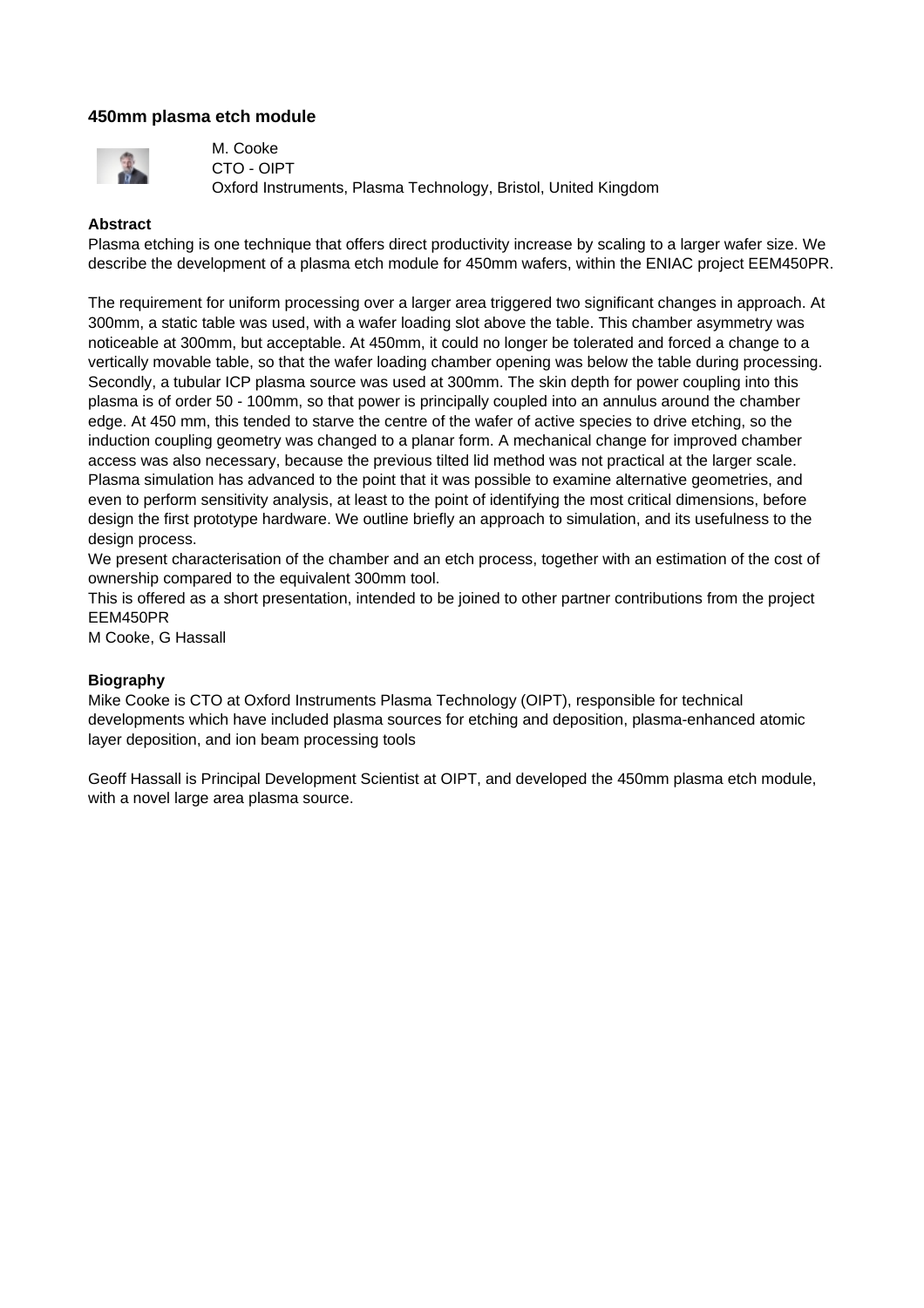# **450mm module readiness and direct benefit for 300mm yield improvements**



A. JARRE CEO RECIF Technologies, BLAGNAC, France

#### **Abstract**

"450mm module readiness and direct benefit for 300mm yield improvements"

A challenge of the 450 mm introduction is to demonstrate (after prototyping stage) the rationale which allows productivity increase for an IC manufacturer, with economics making business sense also for the Supplier.

Notchless has been standardized taking the opportunity of the 450mm transition to enhance productivity. Recif, as leader in automation, had the opportunity to be involved from the standardization stage up to field trial using "Sorter/EFEM 450mm" installed at imec.

Productivity enhancement is also possible at the R&D stage, through the cross-collaborative concept, the Recif tool installed at imec is evaluated using the "Demonstration Test Methodology" (DTM) in place at G450C and therefore considered as an offsite tool for G450C.

Beyond this 450mm achievement, RECIF will also demonstrate how it was possible to retrofit some of the learning to their latest 300mm wafer handling prototype. It was recently installed at imec within a new collaborative work to demonstrate how it can benefit to the N7 pilot/production lines.

#### **Biography**

Alain has over 25 years of international experience in high tech industry (Semi-conductor, Telecom & Smartcard).

Alain started his career with Schlumberger, where he held several technical positions. He then moved to STMicroelectronics for 10 years including 3 years in Japan. Prior to join Recif Technologies in July 2008, he was Deputy General Manager of the Mobile Product Line at Oberthur Card Systems. Alain holds a Master of Science in Electronic and Computer Sciences Degree and a MBA.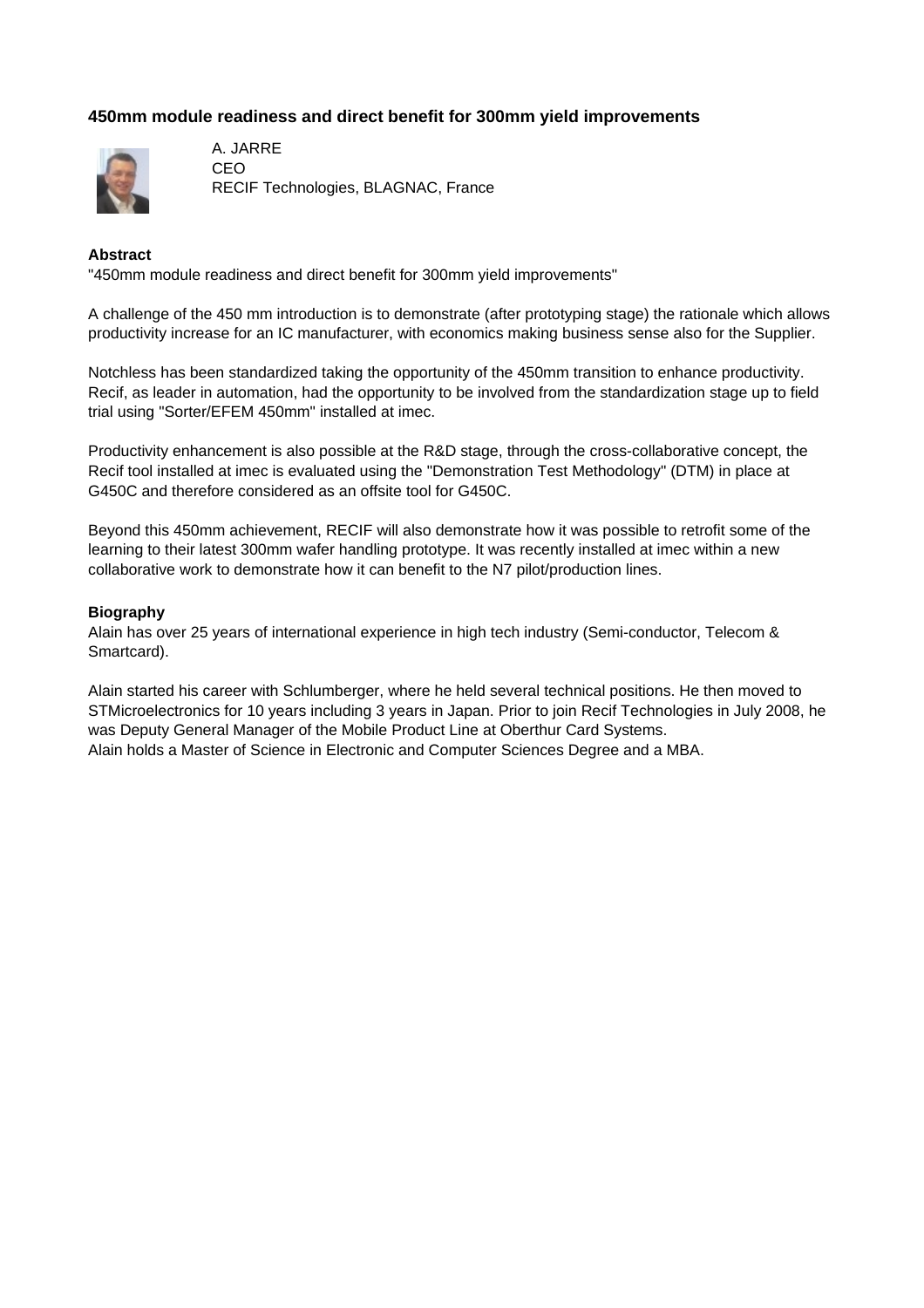# **Enhanced Equipment and New Processes as Enabler for Power Technologies on 300mm Substrates**



M. Engelhardt Senior Principal Plasma Etch Infineon Technologies Austria AG, Villach, Austria

#### **Abstract**

Transferring power technologies from 200mm silicon substrates to 300mm provides challenges with regard to substrate materials, process equipment, and unit processes in addition to a similar transfer of standard CMOS. Tight furnace temperature uniformities across the wafers within large wafer batches required severe simulation support. Wafers with polysilicon films on the backside for impurity gettering are so far only available on 200mm. Such films were deposited and analytically assessed. Extremely high doped wafer substrates for manufacturing power devices were not available yet in both sufficient quality and quantity to start 300mm power semiconductor activities and had to be manufactured by epitaxial growth. In addition to severe modifications of the reactors and the provision of the complete infrastructure unit process development is very challenging. Simultaneous achievements of both supreme uniformity of thick epitaxial layers and of the dopant distribution therein is key to allow perfect pattern generation and transfer and hence identical electrical device performance across the wafer until the very wafer edge to take full advantage of the productivity plus.

For IGBTs a 5-wafer epi batch tool was used on 200mm to transfer all the tool and process learning for building a 300mm tool. Hereby the main focus was on the reduction of sliplines resulting from non-uniform thermal substrate-susceptor coupling. While critical CDs in high end products differ by almost an order of magnitude between power semiconductors and standard CD driven CMOS technologies, the tolerated CD uniformities are rather comparable. This finally requires plasma etch equipment with all the "knobs" to address wafer center and wafer periphery individually regarding etch rate, profile shape, and CD to achieve lowest center-edge non-uniformities.

The work has been performed in the project EPT300, co-funded by grants from Austria, Germany, Italy, The Netherlands and the ENIAC Joint Undertaking.

## **Biography**

Manfred holds a PhD in Solid State Physics from 1984 from the University of Regensburg, Germany. He is a 30-year semiconductor industry veteran. In processing of electronic materials he held several positions at Siemens Semiconductors, Infineon Corporate Research, Infineon Memory Products, and Qimonda on the various frontend sites. In his current position with Infineon Austria he is owner of both the equipment and process roadmaps for plasma etch processes for Infineon worldwide. He has pioneered plasma etching of high-aspect-ratio structures and plasma damage assessment methodologies. He has authored and coauthored more than 150 peer-reviewed papers and 90 invention disclosures with more than 50 patents and delivered about 100 presentations on international conferences. Manfred is member-at-large and Fellow of the Electrochemical Society Inc. (ECS) and co-organizer of the bi-annual Plasma Processing Symposium of the Society.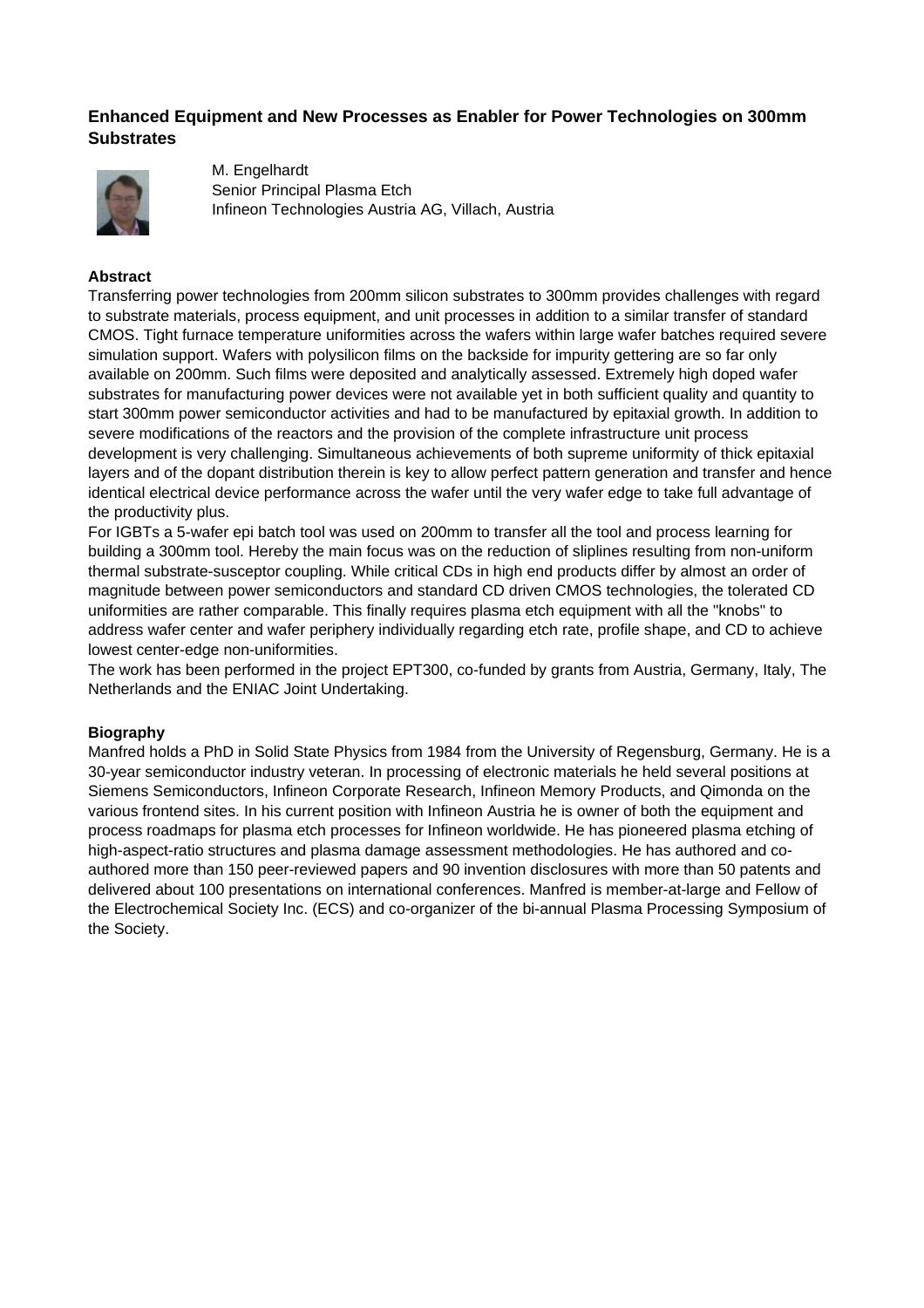# **Plasma Dicing 4 Thin Wafers**



# R. Windemuth

Sales Director Microelectronics Europe

Panasonic Automotive & Industrial Sales Europe GmbH, PFSE, Microelectronics, Haar, Germany

## **Abstract**

Recently many issues came up when using conventional dicing methods. Such conventional methods are mechanical sawing (blade dicing) or laser dicing or stealth dicing. Relevant applications are thin wafers, brittle materials and wafer singulation for very small devices or LED or discretes. Plasma dicing is a recommended method to overcome many challenges of wafer separation. Damage free, water free, particle free and high throughput dicing can be realized by using plasma trench etch (dry etch) technology for dicing. Several technical and equipment aspects will be presented and discussed accordingly. Plasma dicing technology can provide solutions for high rate dicing, beautiful chip shape without any chipping and high bonding strength.

Cost aspects:

The throughput of a plasma chamber depends mainly on wafer thickness and is quite independent from wafer size or chip size. By using plasma for dicing the throughput can achieve more than 4 or 5 wafers per hour. Such cannot be achieved by any line-by-line dicing method as long as small chips are required. Significant cost savings can be expected.

Advantages of plasma dicing are described in detail such as

- a. Damage Free / Chipping Free.
- b. Increase quantity of chips per wafer
- c. Water Free process
- d. Flexible Chip Shape
- e. Etching speed and characterisation
- f. Total Dicing Process Flow

New materials for semiconductor devices are recently coming up on the market. Such as SiC base material and GaN-on-Silicon for power devices and discretes. Future challenges such as SiC dicing or GaN-on-Silicon dicing will be discussed.

Typical topics on Plasma Dicing equipment are explained

# **Biography**

Degree of Diplom-Ingenieur in Process Engineering on Technical University in Munich / Germany in 1988. Since then Project Management & Sales for different kinds of Industy, mainly in chemical Industry. Since 1998 Sales & Project management in Microelectronics & Semiconductor Industry for F&K Delvotec, Wirebonding and Diebonding Technology. Profund experience in handling packaging projects in both Semiconductor and Device-Manufacturing Industry. Since 2006 Sales Director for Microelectronics Equipment at Panasonic Factory Solutions Europe (PFSE). Main target is to establish new PFSE business fields in the Backend and Frontend Industry in Europe: Dieattach, Flipchip, Plasma Cleaning and Plasma Etch Technolgies.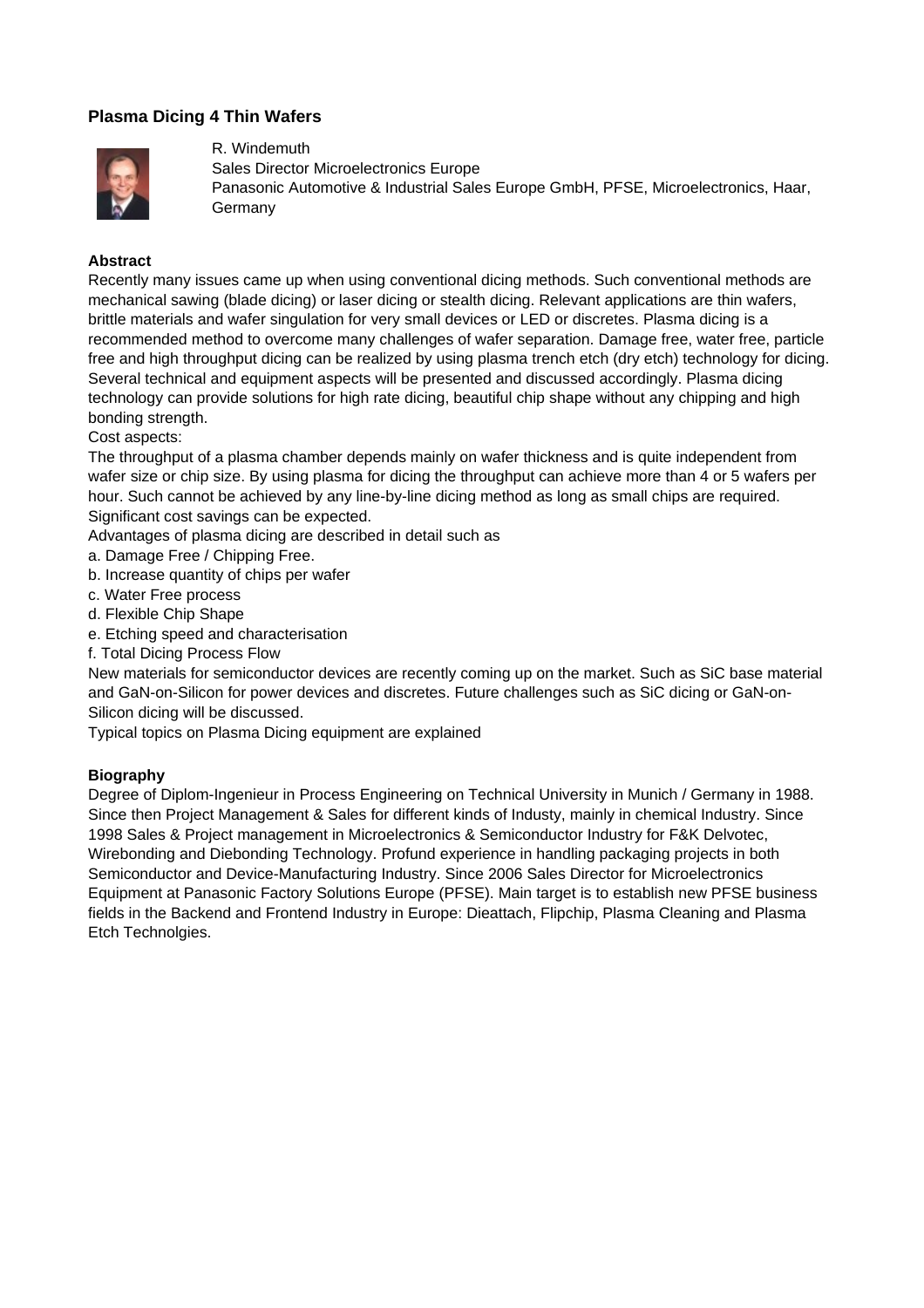

M. Shoval chairman Metro450, , Israel

## **Biography**

Menachem Shoval is holding an Electronic Engineering degree since 1973 specializing on Industrial Control Systems. After 10 years of working in different companies and research organizations in Israel Menachem joint Intel to start the first Fab in Israel in 1984.

Menachem spent 28 years in Intel, working in F8, PTD, F18 and TME, fulfilling different engineering tasks, technological tasks and managerial positions. In his last position Menachem was in-charge of introducing Intel with new/ relevant technologies available in Israel and the region, focusing mainly on Lithography and Metrology.

In 2012 Menachem left Intel to start leading the Israeli 'Metro450' consortium as the Chairman of Board.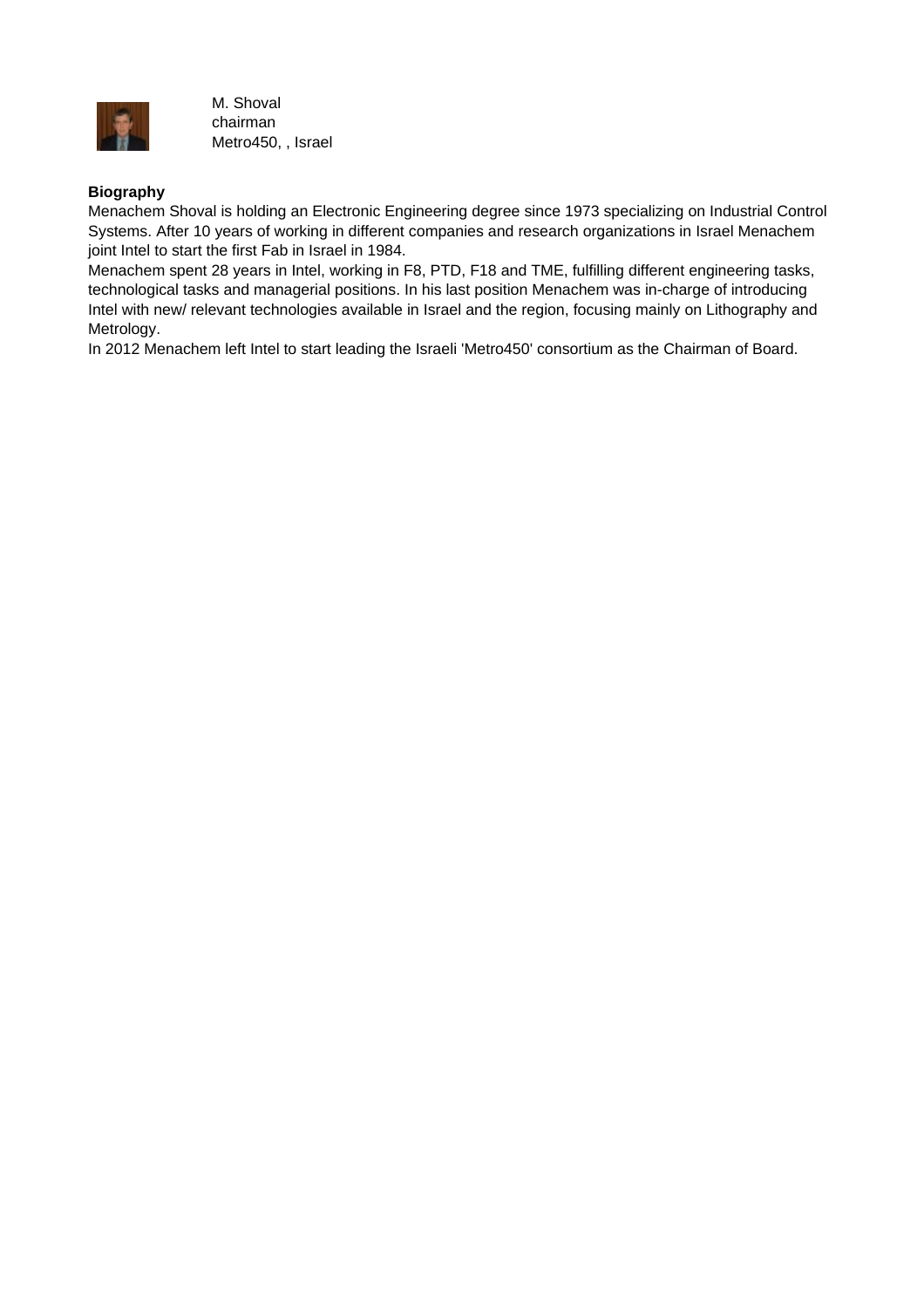# **Wafer Metrology in the 300 - 450 mm / sub 10 era**



R. Naftali CTO Applied Materials, Kiryat Gat, Israel

## **Abstract**

Wafer inspection tools are used to detect the location of defects on silicon wafers during process development, ramp and high volume manufacturing. The goal of this inspection is to control process stability and improve yield. A significant area of the wafer is scanned by an imaging system which may be based on optical (DUV) or electron (E beam) technology. These systems are characterized by their sensitivity to defect detection, driven by resolution, and by their productivity, driven by throughput.

The drive for high productivity process and process control equipment (e.g. 450 mm silicon wafer diameter) drives the development for high throughput wafer inspection tools. At the same time the required defect detection resolution has decreased towards the sub 10 nm device manufacturing node. The presentation will discuss the challenges associated with high throughput and nanometers scale resolution requirements for next generation wafer inspection tools. Some of the challenges include: a faster motion system; smarter sampling methods; a rapid computing platform and new imaging methods.

#### **Biography**

Ron Naftali, chief technology officer of Applied Materials Process Diagnostics and Control Group holds a bachelor of science degree with honors in electrical engineering, a bachelor of arts degree in physics and a master of science degree in electrical engineering from the Technion-Israel Institute of Technology. Ron is an Applied Materials Fellow, a title he has earned for his multiple breakthrough product developments. He holds 58 active patents and patent applications worldwide, including 29 U.S. patents.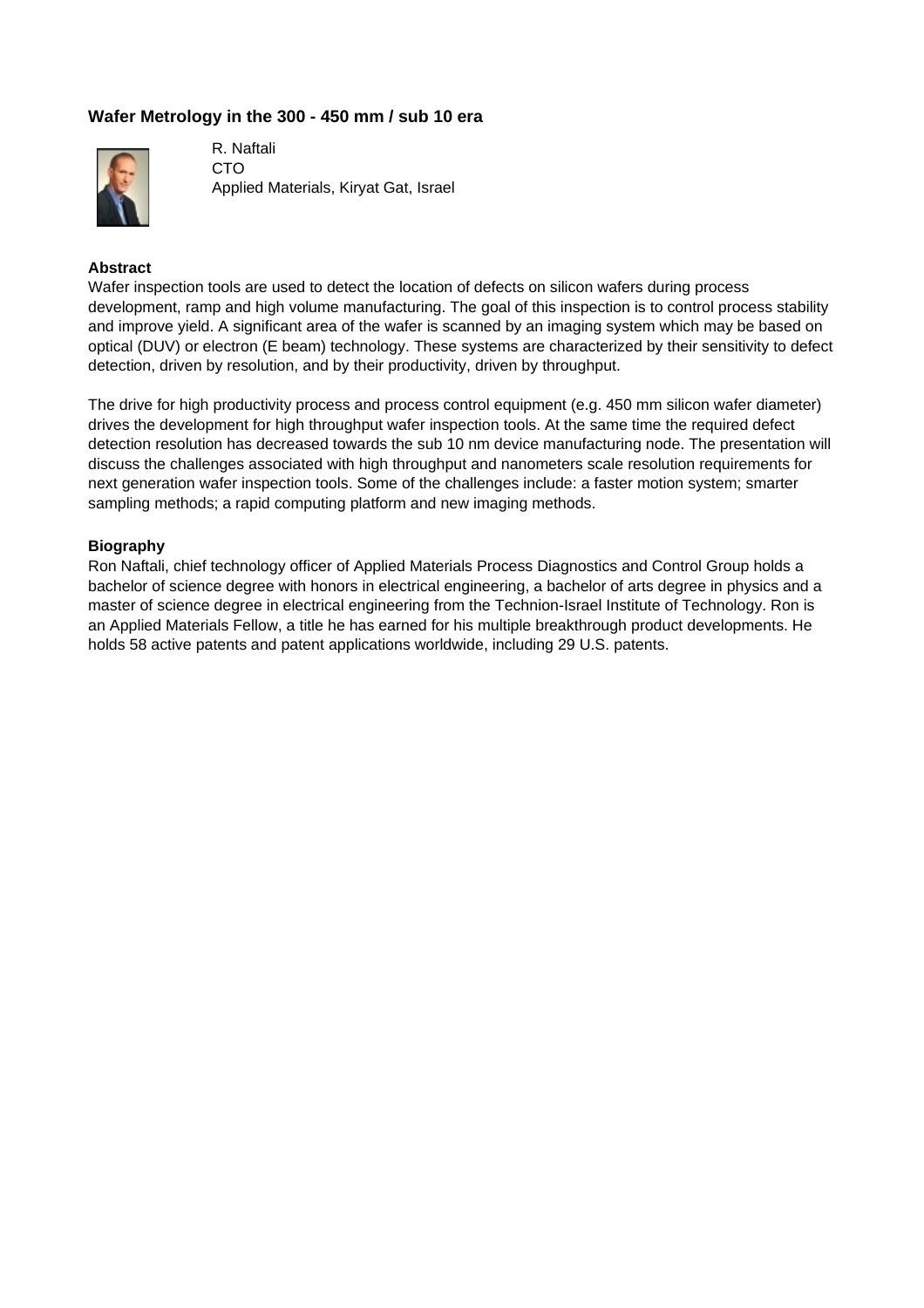# **Dimensional & Material metrology to meet industry growing needs**



S. Wolfling CTO Nova Measuring Instruments, Rehovot, Israel

#### **Abstract**

Dimensional & Material metrology to meet industry growing needs

#### **Biography**

Dr. Shay Wolfling is Nova's Chief Technology Officer, since 2011.

Prior to joining Nova, Dr. Wolfling was an R&D manager at KLA-Tencor-Belgium (formerly ICOS Vision Systems), and a founder and VP R&D of Nano-Or-Technologies (a start-up company for 3D optical measurements).

Shay holds a B.Sc. in physics and mathematics from the Hebrew University of Jerusalem, a M.Sc. in physics from Tel-Aviv University, and a PhD in physics from the Hebrew University of Jerusalem.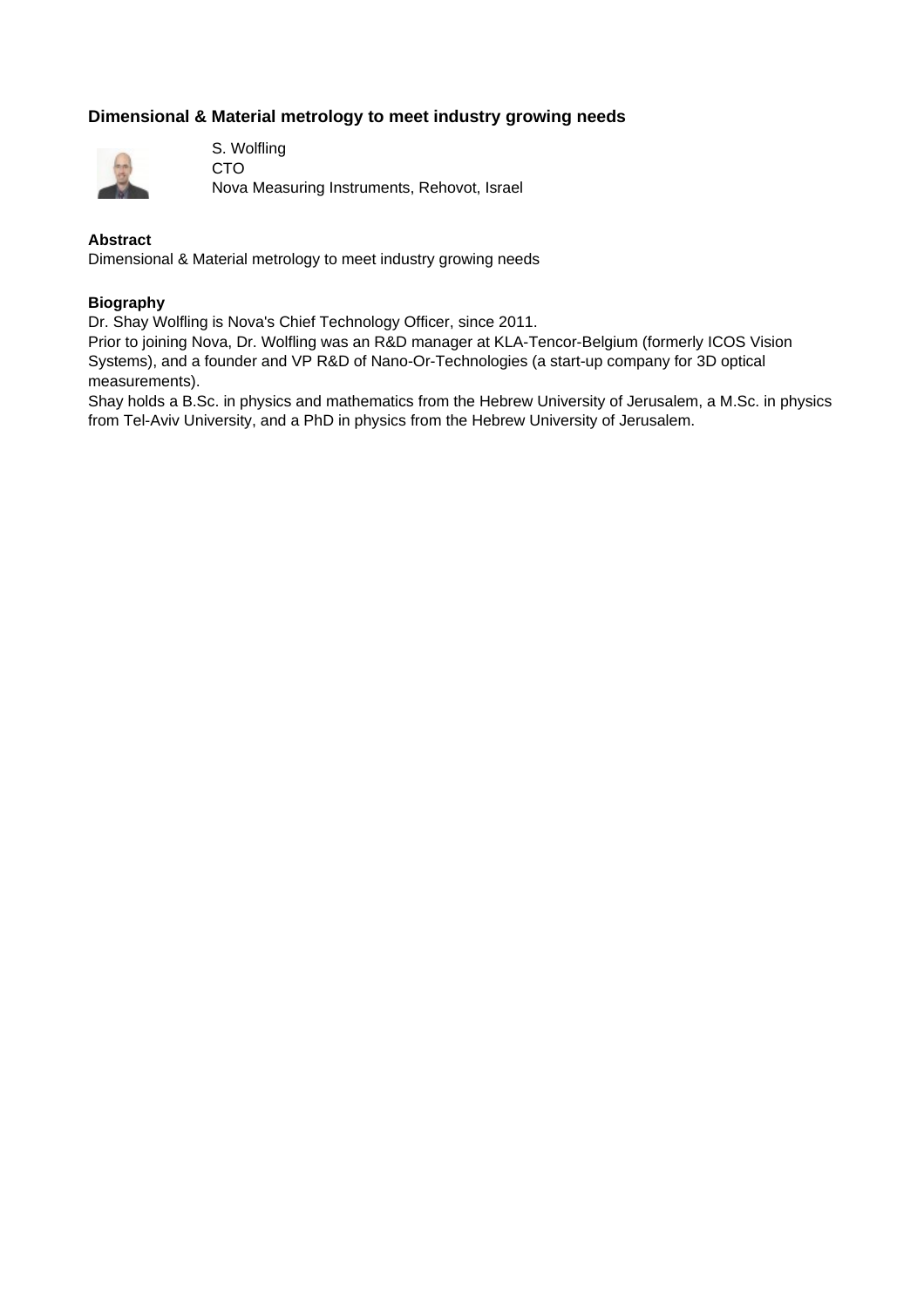# **Wafer Handling Challenges**



N. Karasikov Senior Vice President & Vice President of Research & Development NANOMOTION, YOKNEAM, Israel

#### **Abstract**

The MAGNET Metro450 consortium WP1 is addressing the wafer handling challenges of the evolving Semicon market., including increased throughput, accuracy and cleanliness. The challenge is further manifested by the increase in wafer dimension to 450 mm. Inherently the stage mass increases according to diameter squared or cubed and can reach a moving mass of 100 kg or more. Achieving a high natural frequency, typically required for a precision motion system is becoming practically impossible and advanced solutions of perturbation suppression are being developed. Flatness and Cleanliness are also key factors and the requirements are setting sub-micron flatness and 1 particle contamination for 1000 wafers. The consortium is addressing these challenges by a set of innovative multi disciplinary motion solution developments for ambient and vacuum environment,.

Advanced solutions are described for contact less acoustic levitation chuck, super flat stage and chuck, XYZT fast stage, fast tracking focus mechanism and Z stage, advanced nonlinear control algorithms to facilitate fast convergence to nanometer accuracy, vibration modeling, passive damping and suppression, piezo-based vibration suppression and advanced composite material structures to yield high stiffness in lower mass.

Actual designs, prototypes and results are presented and discussed.

The consortium is now in its 4th year out of 5. Basic technologies are being developed. Novel building blocks were already demonstrated and the ultimate objective is to integrate the innovative development into a combined demonstrator that will be the base for the next generation motion platform for the 300 and 450 mm wafers, compatible with 10nm nodes.

#### **Biography**

Dr. Nir Karasikov - Nanomotion Senior Vice President & Vice President of Research & Development

Dr. Nir Karasikov is Nanomotion's senior Vice President, and Vice President of Research and Development. Dr. Karasikov joined Nanomotion in 1997. Prior to joining Nanomotion, Dr. Karasikov was involved for many years in various hi tech industries, leading the development of infrared systems, electro-optic systems, laser based metrology systems, security systems, image analysis systems and precision mechanical systems for microscopy. Dr. Karasikov has vast experience in developing and introducing new pioneering technologies into the market and in collaboration with major worldwide corporations. Since achieving his Doctorate in Material Science and Solid State Physics from the Technion, Dr. Karasikov has authored over 20 articles in his field, and has invented and patented applications in electro-optics, inspection and piezoelectric related fields.

In the Metro450 consortium Dr. Karasikov manages WP1 and is a member of the consortium Scientific **Committee**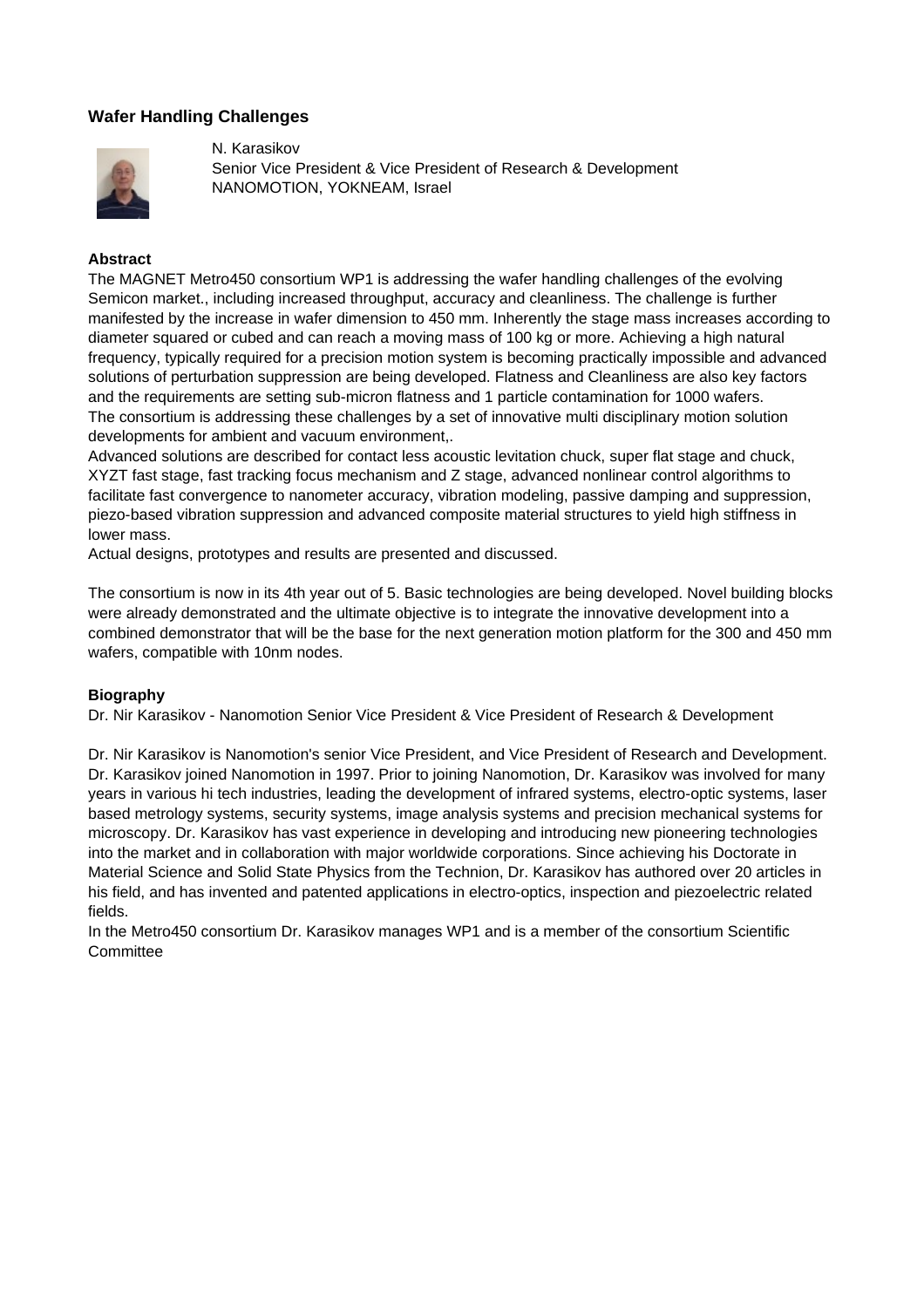# **Sampling Optimization For 450mm Wafers**



I. Kaizerman Machine Vision Group Manager Applied Materials, Rehovot, Israel

#### **Abstract**

The challenge of the inspection companies is to maintain roughly the same per-wafer inspection or defect review time for 450mm wafers as for 300mm wafers. Since the only reason for 450mm conversion is reducing manufacturing cost, if wafer review time will increase with the wafer size - the 'cost reduction' challenge will not be achieved.

One of the obvious solutions is simply trying to speed-up review time. This solution however almost always requires sacrificing other parameters, such as repeatability and sensitivity, in exchange for speed. However, previous trends in this industry showed that in order to achieve sensitive process control, repeatability and sensitivity must improve, not worsen.

One can think of additional methods for maintaining the current time for defect review; Optimization of the sampling plan (explained below) is the most appealing one, as no additional investment in hardware is needed.

Somewhere along the process chain, some of the wafers may be delivered temporarily to an inspection or review unit. This unit reviews defects and sends the data to the host. Usually, this unit has no function in wafer processing; it is there merely to ensure that the process is working correctly. Process control is based on sampling, there is no need to review every defect to maintain control. Today the sampling plans (e.g., how many review locations represent a wafer and how many wafers represent a lot) are fixed, and are set off-line according to the worst case process step sensitivity.

By exploiting the fact that these units already collect data by themselves, sometimes a great deal more than is needed by the host, they may have the ability on their own to decide how frequently sampling should be performed, by introducing a sampling optimizer module inside the defect review unit itself.

The goal of this work group is to demonstrate, by incorporating statistical algorithms into review tools, a smart in-tool sampling mechanism which will improve overall throughput.

## **Biography**

Idan Kaizerman is the manager of machine vision algorithms group in Applied Materials Process Diagnostics and Control business unit. Idan, who holds a M.Sc. in Electrical Engineering from Ben-Gurion University, joined Applied Materials in 2007 and filled a number of key roles in the development of various detection and classification algorithms for wafer inspection and defect review tools. Idan is now managing the group responsible for development of computer vision algorithms combining state of the art procedures for image processing and machine learning.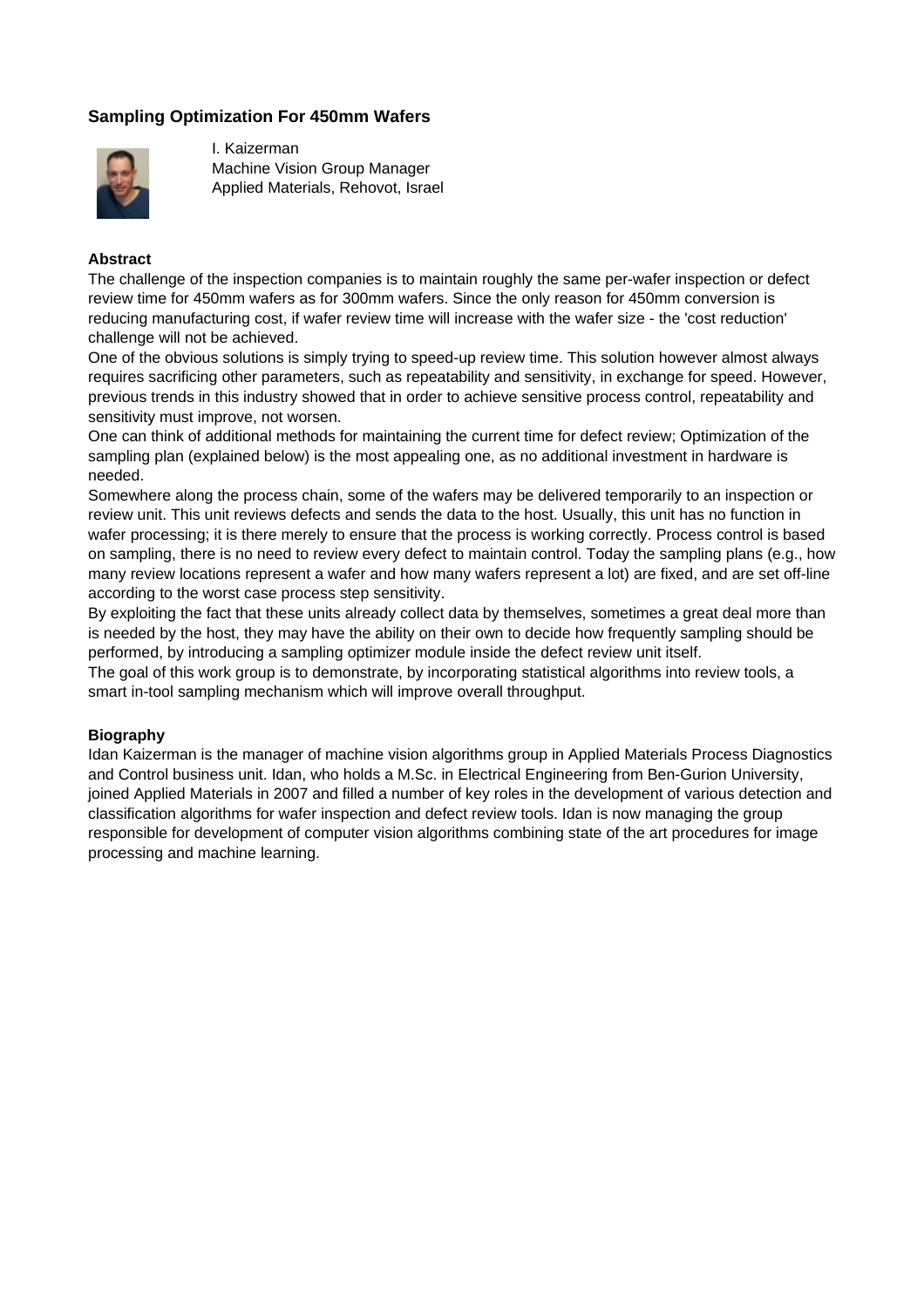# **Analysis and In-Line Monitoring of Non-Visual Crystalline Defects (cNVDs) in Silicon Wafers to Identify Wafers at Risk from breakage**

## **Abstract**

Silicon wafers break during different processing within a Si manufacturing fab. Beside the yield-losses, due to lost material and tool availability during cleaning and requalification, each wafer breakage event is accompanied by conventional failure analysis methods that consume much effort, cost and time. In this presentation, we report on recent advance in our research aiming at developing a methodology to identify wafers with an increased risk of breakage during processing.

We used X-ray diffraction imagining (XRDI) technology to map the strain fields in silicon wafers after applying defined impact forces at the wafer bevel, similar to those applied in fab environment by mechanical handlers. We show that slight misalignments in the handers might cause unexpected crystalline damage to the wafer bevel and thus to significantly decrease the wafer's residual strength. To understand the nature of the crystalline damage we used optical microscopy, AFM and SEM and performed finite element analysis. We show that the crystalline damage is dictated by the magnitude of the impact force, indenter (material and geometry) and damage location at the wafer bevel. Controlling these parameters has allowed to generate specific defect shapes and sizes and to generate sub-surface crystalline damage, which might affect the fracture toughness but are not detected by conventional optical surface inspection tools or by SEM. We refer to these defects as crystalline non-visual defects (cNVD).

Recent developments in XRDI allow automatic, fast, precise and accurate inspection of the crystalline damage in silicon wafers within the fab and not just limited to the FA labs. XRDI defects maps are analyzed to identify and classify crystalline defects. We suggest that monitoring the crystalline defects at the wafer edge by XRDI accompanied with actions that keep the tools within specific envelope of mechanical force may reduce wafer breakage ratio.

## **Biography**

Dr. Fouad Atrash received his PhD degree in materials engineering from the Technion in 2010 in the field of fracture dynamics of brittle crystals.

He then served as a researcher and lecturer at the Technion, his main research interest was solving fundamental inquiries in fracture dynamics of brittle single crystals using multi-scale computational methods. Dr. Fouad joined Jordan Valley semiconductors in 2012 as a Senior physicist. He is leading the development of XRF technology algorithms and projects linking wafer breakage and XRDI technology.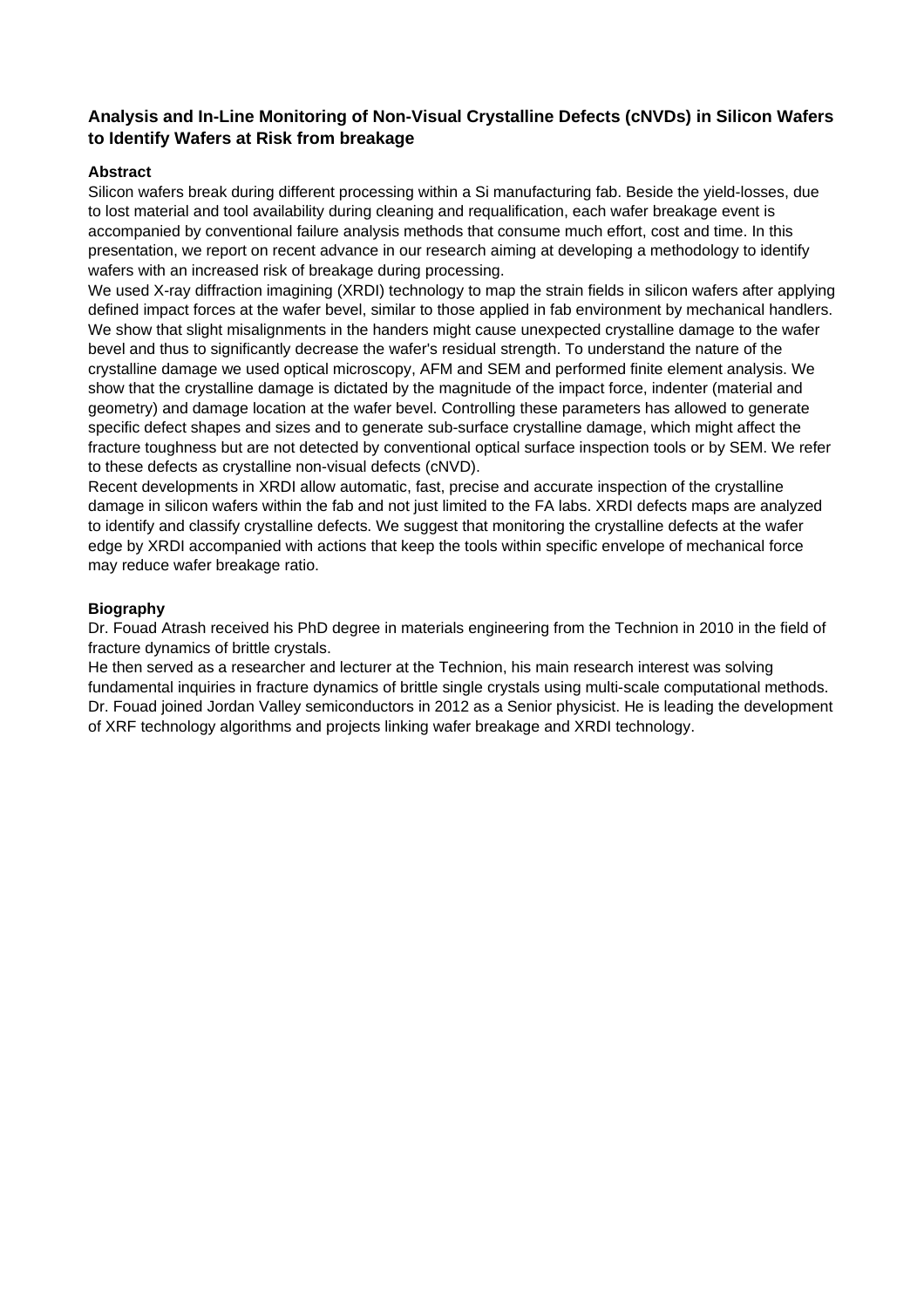

B. van Nooten Founder Semi Consulting, Utrecht, Netherlands

#### **Biography**

Sebastiaan (Bas) van Nooten graduated with a Master's degree from the Technical University Delft in 1971. After his military service he was involved in processing and design of integrated circuits till 1981 at Telefunken, Germany. After his return to Holland he went to an IC design house as group leader. In 1985 he moved to the semiconductor equipment industry in several positions, mainly as European product specialist for several equipment types. He joined ASM in 1989, first heading the German office in Munich, later as Sales Manager Europe in the Dutch head office. In 2007 he was appointed as Director of European Cooperative Programs, where he was engaged in several European cluster programs, like the Steering Group Technology of Catrene and as project coordinator for ENIAC projects and two 450mm related FP7 Support Actions. Since last year he is an independent consultant to the semiconductor and semiconductor equipment industry. He is the current spokesman of the Steering Committee of the 450mm Equipment & Materials Initiative EEMI450. He has several patents on his name.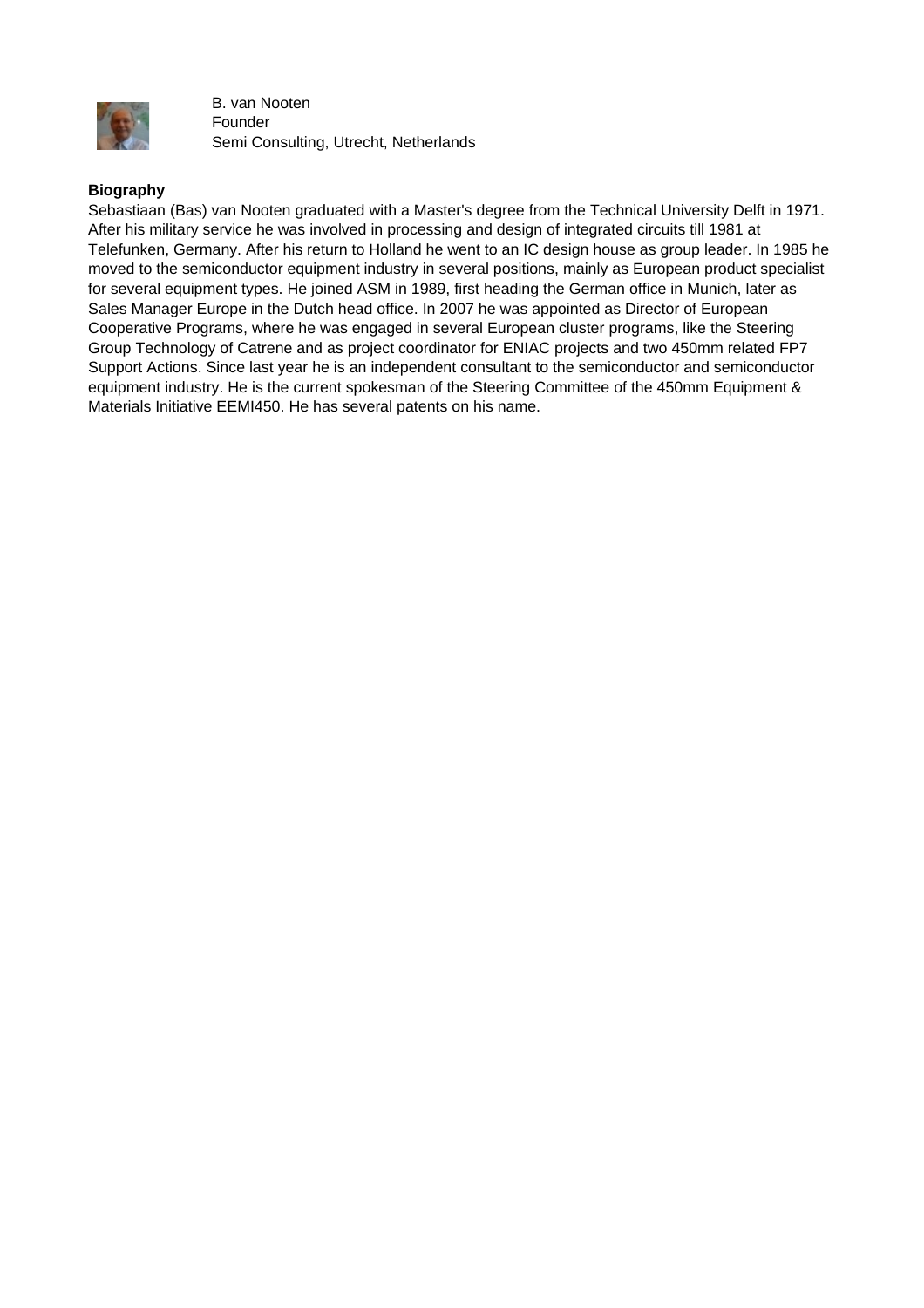# **Integrating critical sub-fab equipment into future adaptive maintenance methods.**



M. Czerniak Environmental Solutions Business Development Manager Edwards Ltd, Crawley, United Kingdom

#### **Abstract**

As a substantive contributor to fab utility consumption, vacuum and abatement systems provide a focal point for cost reduction. The common themes of "green-mode" and reduction of the threshold barriers to implementation are developed. The pathway to a managed solution is vital and splits into two distinct areas. First formation of knowledge base for green mode actions based on process risk mitigation. Secondly, standardised approaches to distributing that knowledge throughout the broader fab.

In EEM450PR models were constructed to simulate the impact of green modes, at various levels of wafer fab utilisation, initially for 300mm, and then extended for a hypothetical 450mm fab. It was also noted that additional savings would be possible in the facility. The model was then validated by looking at data from a representative high volume manufacturing 300mm fab, simulating the impact of green modes (without actually implementing them), and also live green mode implementation on pumps and abatement at a R+D lab in Europe.

In G450C, Edwards' emphasis has been the risk mitigation elements and to capture sub-fab data analytics as a solid foundation for implementation of green modes in 450mm. / advanced node high volume manufacturing. Through incorporating vacuum as a key variable during the process qualification of the installed tools and then monitoring changes in this captured data, the basis for methodologies for risk mitigation are being designed for advanced vacuum systems..

Underpinning the data analytics is the requirement to ensure that data capture is robust & easily and precisely disseminated across the future fab wide information topologies. Central to this is the provision of standardised and agnostic interfaces and within this approach, a clear and strong focus on tool-centricity. The aim is to provide the material conditions for the progressive (fab and sub-fab synchronised) introduction of adaptive / condition-based maintenance modalities.

#### **Biography**

Following obtaining his doctorate in Electrical engineering from Manchester University in 1982, Mike started full-time work at Philips' UK R+D labs in Redhill, UK, working on the MOCVD growth of II-V materials, followed by 2 years in Holland transferring a III-V MOCVD process into the Nijmegen fab. Mike returned to the UK with Cambridge Instruments, a MOCVD OEM as a Product Specialist, before working at Courtaulds Advanced Materials in Business Development roles. He moved to UHV OEM VSW, then joined VG Semicon as Product Manager for MBE UHV systems. He joined Edwards 19 years ago, working through a number of roles before starting his current job this year as Environmental Solutions Business development Manager.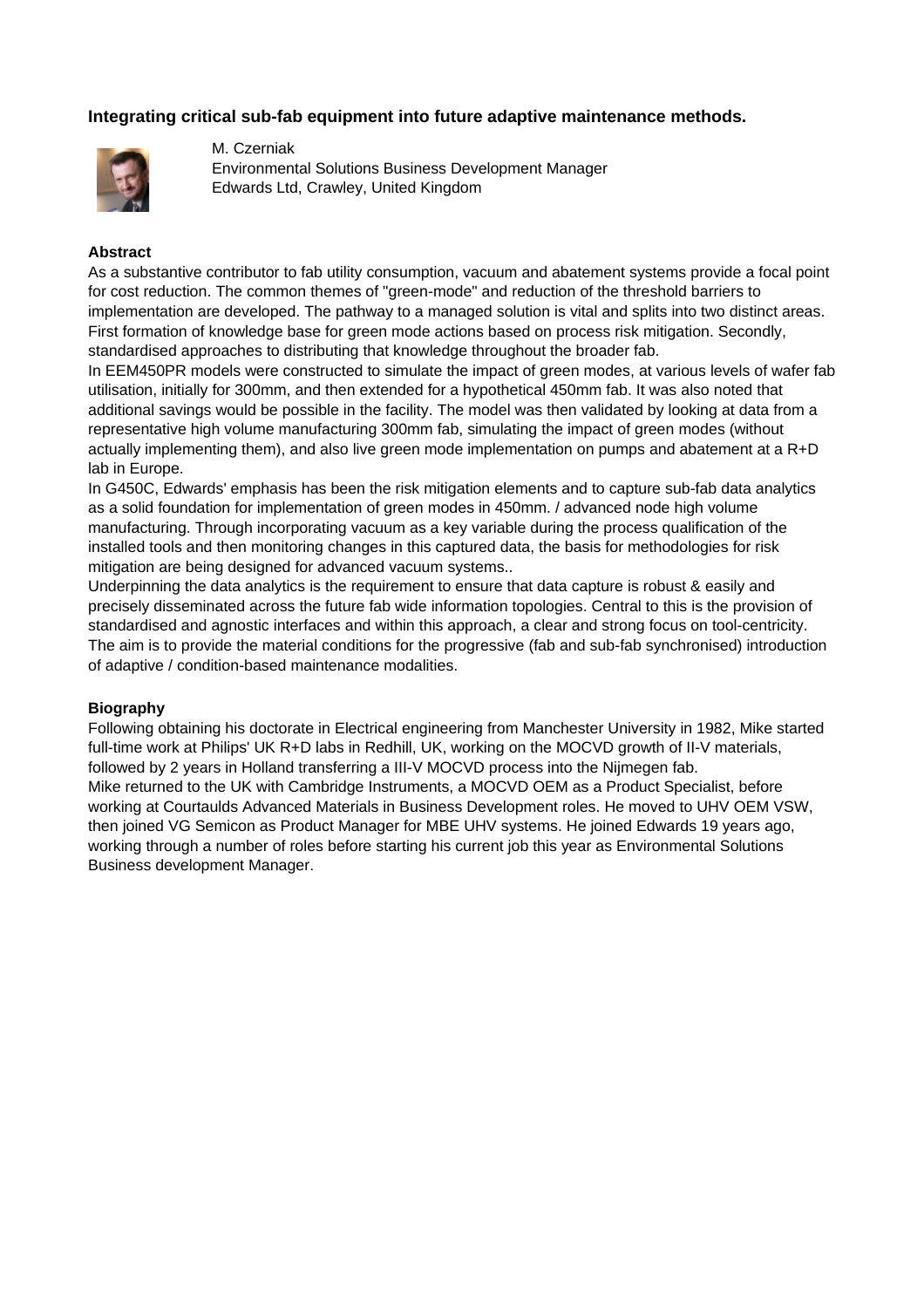# **Fully Automated Vendor Lot Start**



S. Puelm

MTS Program Management

GLOBALFOUNDRIES Dresden Module One Limited Liability Company & Co. KG, FICS DEVELOPMENT, Dresden, Germany

## **Abstract**

Following the Industry 4.0 approach, GLOBALFOUNDRIES has implemented a fully automated vendor lot start process, covering the entire wafer material supply chain.

In the new process, each raw wafer that is delivered to GLOBALFOUNDRIES has its certification automatically checked, is registered in all manufacturing IT systems and is transferred to sorters and FOUPs (Front-Opening Unified Pod), which are the containers in which wafers are transported through the manufacturing process. This automated handling replaces five manual steps, and integrates several former lot start processes.

This solution is an important step for fully automated FAB logistics and wafer start. It covers:

- \* Automation of wafer material registration at Lot start
- \* Automated synchronization of supplier data with incoming physical wafers
- \* Certificate release procedure
- \* Automated transfer from FOSB to FOUP
- \* Automated vendor lot start in MES

The presentation will show the implanted (consider grafted?) business process, and will highlight implementation details, such as Supplier involvement and standardized COA data transfer, as well as the FOSB recognition hardware preconditions.

## **Biography**

## **Stephan Puelm:**

After studying physics with areas of concentration in fields surface science and semiconductor physics, Stephan Puelm worked as a software engineer at Sympatec GmbH (particle size analysis system vendor). In 1999, he transferred over to GSM GmbH as branch lead (software and project management consultant). Since 2006, he has worked in the semiconductor industry. He worked at Qimonda from 2006 to 2010, then transferred over to GLOBALFOUNDRIES as a project lead for automation projects.

## **Tony Genenncher:**

Mr. Genenncher is currently working as project lead and application engineer for Logistics at GLOBALFOUNDRIES. In 2000, he started an apprenticeship in micro-technology in cooperation with AMD and the Bildungszentrum für Hochtechnologie GmbH. As a member of the Production Control Department, he was involved in the ramp-up of AMD's then new Fab36 in 2005. After he completed his studies in mechatronics in 2011, he began work for Fab Logistics Support at GLOBALFOUNDRIES, where he continues to make significant contributions.